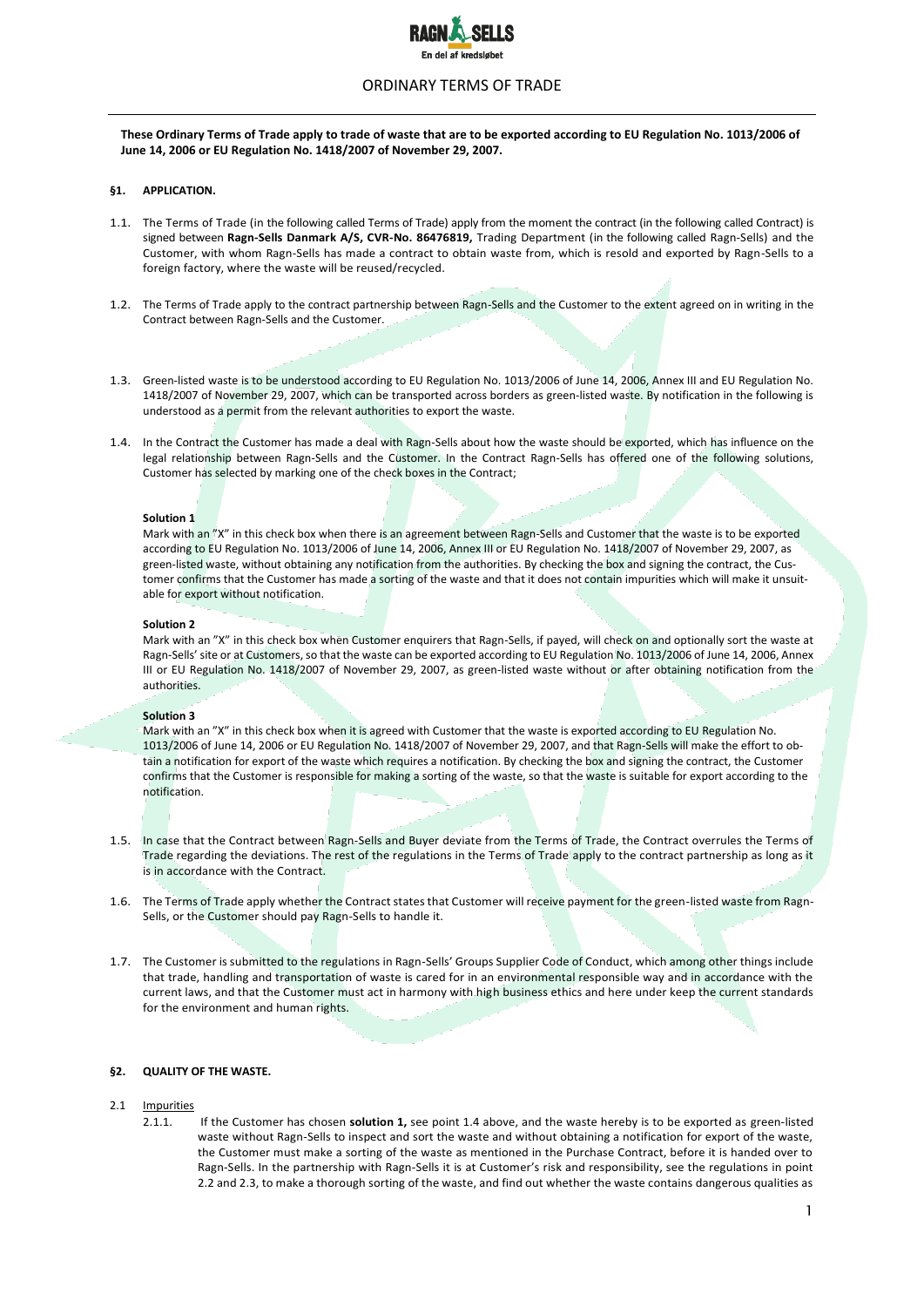

well as whether it is suitable for export as green-listed waste or not, without Ragn-Sells has to make further investigation of the waste or sorting prior to export.

- 2.1.2. If the Customer has chosen **solution 2,** see point 1.4 above, and Ragn-Sells against payment is to inspect and optionally sort the waste at Ragn-Sells' site or at Costumer's, prior to export of the waste, and if Ragn-Sells has approved the quality of the waste and found it suitable for transport and export as green-listed waste, it is at Ragn-Sells' risk if the authorities impose a fine on Ragn-Sells due to the quality of the waste, see the regulations in point 2.2. If Ragn-Sells at the inspection and/or sorting of the waste, cannot approve of the waste or parts of it as suitable for transport/export as green-listed waste, Ragn-Sells must notify the Customer within 14 days after receiving the waste at Ragn-Sells' site or within 14 days after the inspection of the waste at Customer's. Ragn-Sells and the Customer hereafter agree on what must be done with the waste, and here under whether the waste is suitable for export, including the Customer's costs connected with it.
- 2.1.3. If the Customer has chosen **solution 3,** see point 1.4 above, and a notification has been obtained (from the authorities) to export the waste as waste that requires a notification, it will be mentioned in the notification which types of waste that is allowed in the waste. In the partnership with Ragn-Sells it is at Customer's risk and responsibility, see the regulations in point 2.2 and 2.3, if the waste contains other types of waste than those described in the notification, or whether the waste has dangerous qualities making it unsuitable for export according to the notification.

### 2.2. **Fines etc.**

- 2.2.1. If the Customer has chosen **solution 1,** see point 1.4 above, and the waste cannot be exported as green-listed waste without notification in a lawful way due to the elements/impurities of the waste, or the Customer has not sorted the waste well enough, Customer must indemnify Ragn-Sells for any cost, demands of compensation or fines that could be imposed on Ragn-Sells including the expenses and costs that Ragn-Sells may face due to transport/export of the waste, due to impurities in the waste.
- 2.2.2. If the Customer has chosen **solution 3,** see point 1.4 above, and the waste is to be exported according to the notification obtained from the authorities, and if the waste contains impurities with is not covered by the notification, Customer must indemnify Ragn-Sells for any cost, demands of compensation or fines that could be imposed on Ragn-Sells due to impurities in the waste. It also includes the expenses and costs that Ragn-Sells may face due to transport/export of the waste, due to the waste not being in accordance with the notification.
- 2.2.3. If Customer has made a poor sorting of the waste and Ragn-Sells therefore is imposed a fine or other demands by the authorities or a third party in connection with the transport/export of the waste, see point 2.2.1 and 2.2.2, Ragn-Sells must immediately present the demands in writing to the Customer with the goal of finding out if the Customer wishes Ragn-Sells to dispute the fine and/or demand. If the Customer wishes that the fine or demand is disputed, the Customer here after no later than 8 days after that the Customer was made aware of the demand, must send a message in writing to Ragn-Sells about the matter, and the Customer is also to immediately issue a bank guarantee (demand guarantee) to Ragn-Sells on the amount of the fine/demand, as well as the costs of the case and here under the expected costs for a lawyer. If the Customer does not issue such a bank guarantee immediately, Ragn-Sells has the right to demand an amount from the Customer equivalent to the fine and/or the demand including to accept the fine or the demand from the authorities or others, whether the fine or demand was justified or not.
- 2.2.4. If the Customer do not wish that the fine or demand is disputed, the Customer here after no later than 8 days after that the Customer was made aware of the demand, must send a message in writing to Ragn-Sells about the matter, and the Customer is also to immediately issue a bank guarantee (demand guarantee) to Ragn-Sells on the amount of the fine/demand, as well as the costs of the case and here under the expected costs for a lawyer. If the Customer does not issue such a bank guarantee immediately, Ragn-Sells has the right to demand an amount from the Customer equivalent to the fine and/or the demand including to accept the fine or the demand from the authorities or others, whether the fine or demand was justified or not.
- 2.2.5. Ragn-Sells is at any time obligated to document to Customer that the authorities have imposed a fine in connection with the waste from the Customer.

## 2.3. Demands from recycycling factory.

- 2.3.1. The contract partnership between Ragn-Sells and Customer depends on the fact that the waste can be exported to a factory chosen by Ragn-Sells. In the legal relationship with Ragn-Sells, Customer accepts that the quality of the waste can be inspected at the factory up to 4 weeks after the waste is received at the factory.
- 2.3.2. In case that the factory complains about the quality of the waste to Ragn-Sells because of it's dangerous qualities and/or impurities and here under if the waste has not been sorted thoroughly enough, which leads to more resources being used for sorting the waste further, the Customer accepts that Ragn-Sells can make the same objections as the factory has stated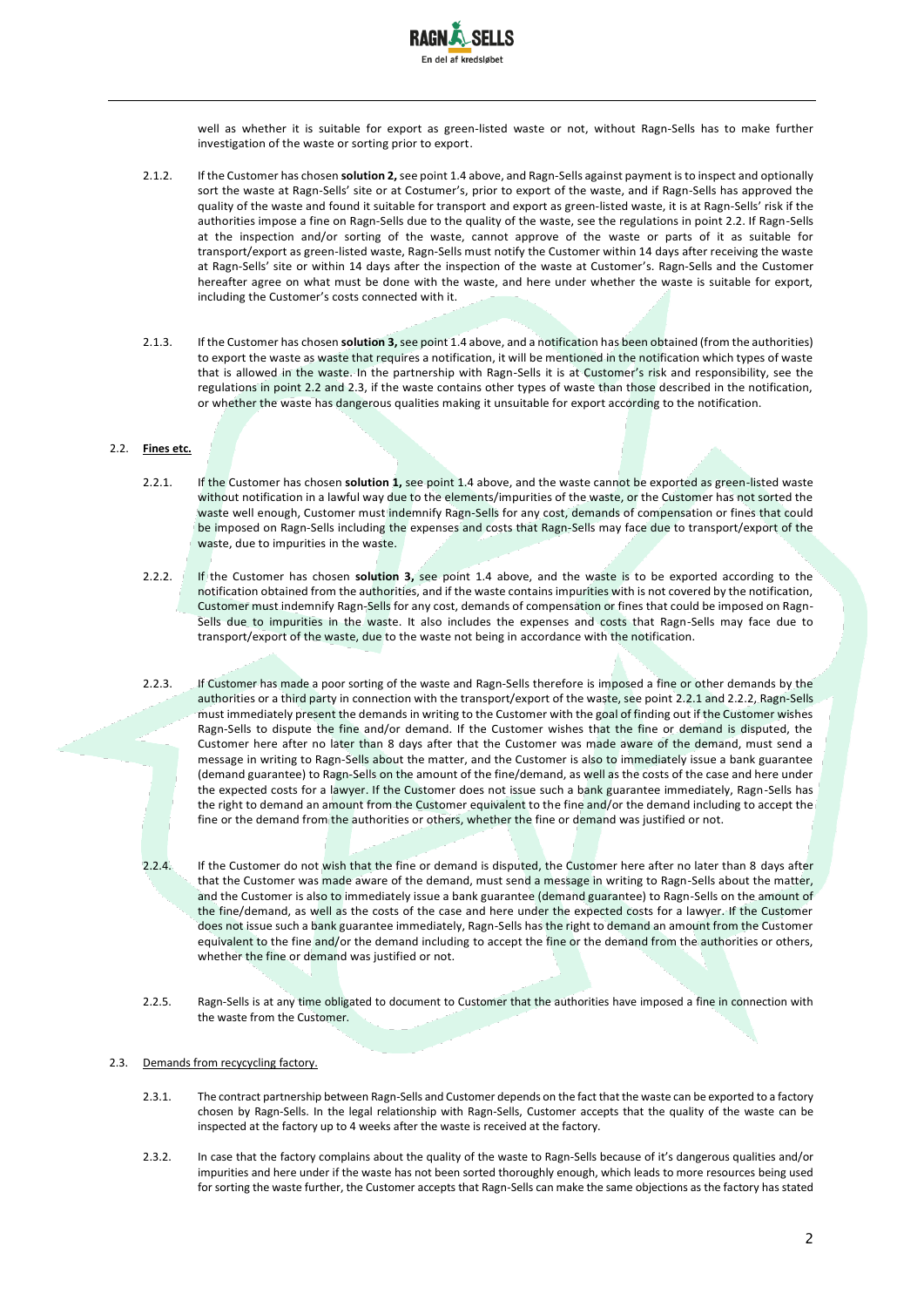

to the Customer and has the right to demand compensation or a proportionately reduction in the price, or demand Customer to cover the costs for sorting.

- 2.3.3. If the factory demands a reduction in price due to the dangerous qualities of the waste, impurities or lack of sorting, Ragn-Sells has the right to demand that Customer covers the loss.
- 2.3.4. If the factory denies to accept the waste due to the low quality of the waste, or the fact that it is not in harmony with the notification, see point 1.4 **solution 3,** Ragn-Sells will try to sell the waste to another party together with the Customer and the authorities in case that the waste is exported according to a notification. If that is not possible, Ragn-Sells has the right to return the waste to Customer, and Customer is obligated to pay Ragn-Sells the amount that Ragn-Sells had to pay for the waste including costs that may be imposed on Ragn-Sells due to the waste being returned.
- 2.3.5. Point 2.3.1-4 does not apply in case of point 1.4 **solution 2,** where Ragn-Sells has inspected and optionally sorted the waste.

#### 2.4. Mass deviations

- 2.4.1. If Ragn-Sells receives the waste according to the Purchase Contract at their site before export, the waste is being weighed. If the mass of waste is less than what the Customer has informed, both agree on that the weighing at Ragn-Sells' is the basis for the contract partnership between the parties and payment is done according to this. This depends on the fact that Ragn-Sells immediately complains about the missing mass and that Ragn-Sells documents the weighing by sending weighing slip.
- 2.4.2. If the waste has not been at Ragn-Sells' site before export, but is picked up at the Customer and exported from here directly to the factory, both agree on that the first weighing of the waste which is done with a certified scale is the basis for the contract partnership between Ragn-Sells and Customer, and payment is done in accordance to this. Is the first weighing with certified scale done at the factory site this is the basis for the contract partnership between Ragn-Sells and Customer. This depends on the fact that Ragn-Sells immediately after receiving a message from the factory about the weighing complains about the missing mass to Customer and that Ragn-Sells documents to Customer the weighing done by the factory which shows the discrepancy.

## **§3. RESPONSIBILITY.**

- 3.1 In the legal relationship with Ragn-Sells, the Customer has the responsibility for the waste not being dangerous to humans and the environment, and in case that Ragn-Sells is convicted to pay compensation to a third party because of injuries done to humans, animals, or damages to property or movable property as well as the environment due to the qualities of the waste, Customer must indemnify Ragn-Sells.
- 3.2 In case that the waste contains elements which leads to damages on Ragn-Sells' property, the Customer is obligated to indemnify Ragn-Sells for any loss caused hereby. Furthermore the Customer is obligated to indemnify Ragn-Sells for any demands from the chosen factory in case that the waste causes injuries to the factory personnel, or damages to equipment and/or property.

### **§4. TERMINATION.**

- 4.1. Although the Contract between Customer and Ragn-Sells has a time limit, or in case both have agreed on the Contract being interminable, Ragn-Sells has at any time the right to annul the Contract with the Customer with 7 days notice, if Ragn-Sells can document that the market value for the type of waste specified in the Contract, has dropped with more than 10%.
- 4.2. In case Ragn-Sells annul the Contract, it does not give the Customer right to compensation.

### § **5. CONTRACT ANNULED.**

5.1. In case Ragn-Sells and/or the factory to whom Ragn-Sells has sold the waste mentioned in the Purchase Contract, cannot receive it due to strikes, and lockouts, war, mobilization, extraordinary events in nature, natural disasters, control of export and import, currency restrictions, injunctions from the authorities, malfunction due to fire, technical breakdown, bankruptcy, suspension of payments, or as consequence of conflict between Ragn-Sells and the factory, if the authorities refuse to make a notification in order to export the waste, the transportation, slow handling of paperwork by authorities, laws, regulations or governmental decisions that hinders export of waste to the factory chosen by Ragn-Sells, Ragn-Sells has the right to terminate the Contract with the Customer without the Customer being entitled to any compensation from Ragn-Sells due to the fact that Ragn-Sells cannot sell the product to the factory.

### § **6. CONFIDENTIALITY.**

6.1 The Customer hereby declares to agree with the fact that Customer at any time must acknowledge that Ragn-Sells is going to sell the waste to a factory and that the information about the factory's identity neither direct or indirect must be passed on to a third party without Ragn-Sells' consent. If the Customer contacts the factory that Ragn-Sells has sold the waste to, this is